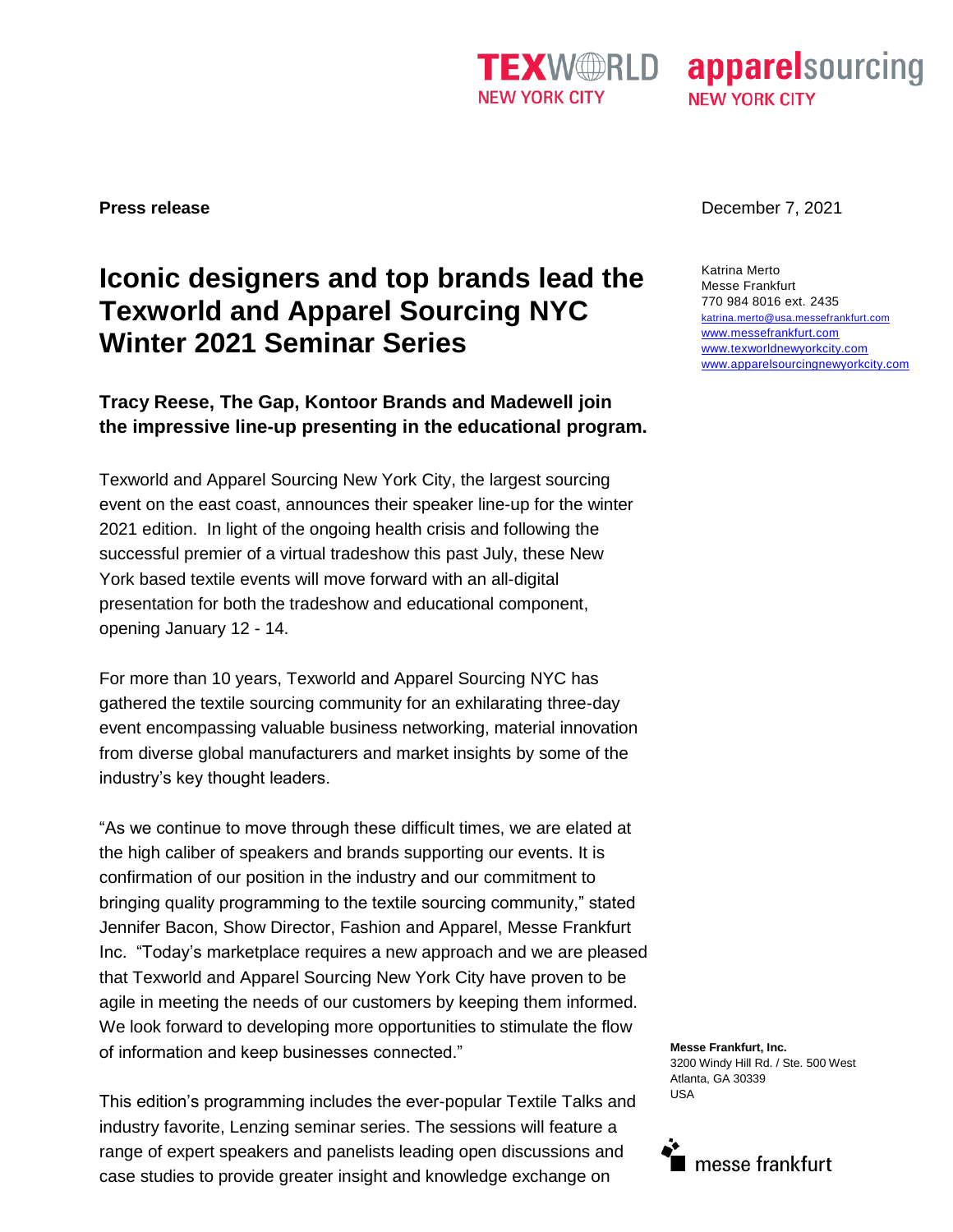topics from the latest in trends and technology to challenges within sustainability and climate.



# **A Conversation with designer Tracy Reese on Homecoming, Sustainability and Manufacturing Locally**

Tara St James of Study NY and Re:Source speaks with designer, Tracy Reese on her move back to Detroit, creating her sustainable collection, Hope for Flowers and developing a manufacturing base locally.

# **Farm to Fashion: How Regenerative Agriculture will reshape the Supply Chain**

Moderated by the National Science Foundation, this Textile Talk covers on-farm regenerative practices that brands can support and farmers can adopt. Regenerative agriculture and the multiple benefits it delivers can be part of the solution to meeting brand sustainability targets and addressing environmental goals leading to climate change.

## **Journey to Fair Trade and Sustainability**

An informative and inspirational discussion to understand how Madewell partners with Fair Trade USA to set sustainability goals and more.

## **Addressing Climate Change From the Start**

Within the Great Reset, companies are making commitments and facing hard decisions about how to meet their goals in a constantly changing landscape. The industry needs a holistic approach to ensure that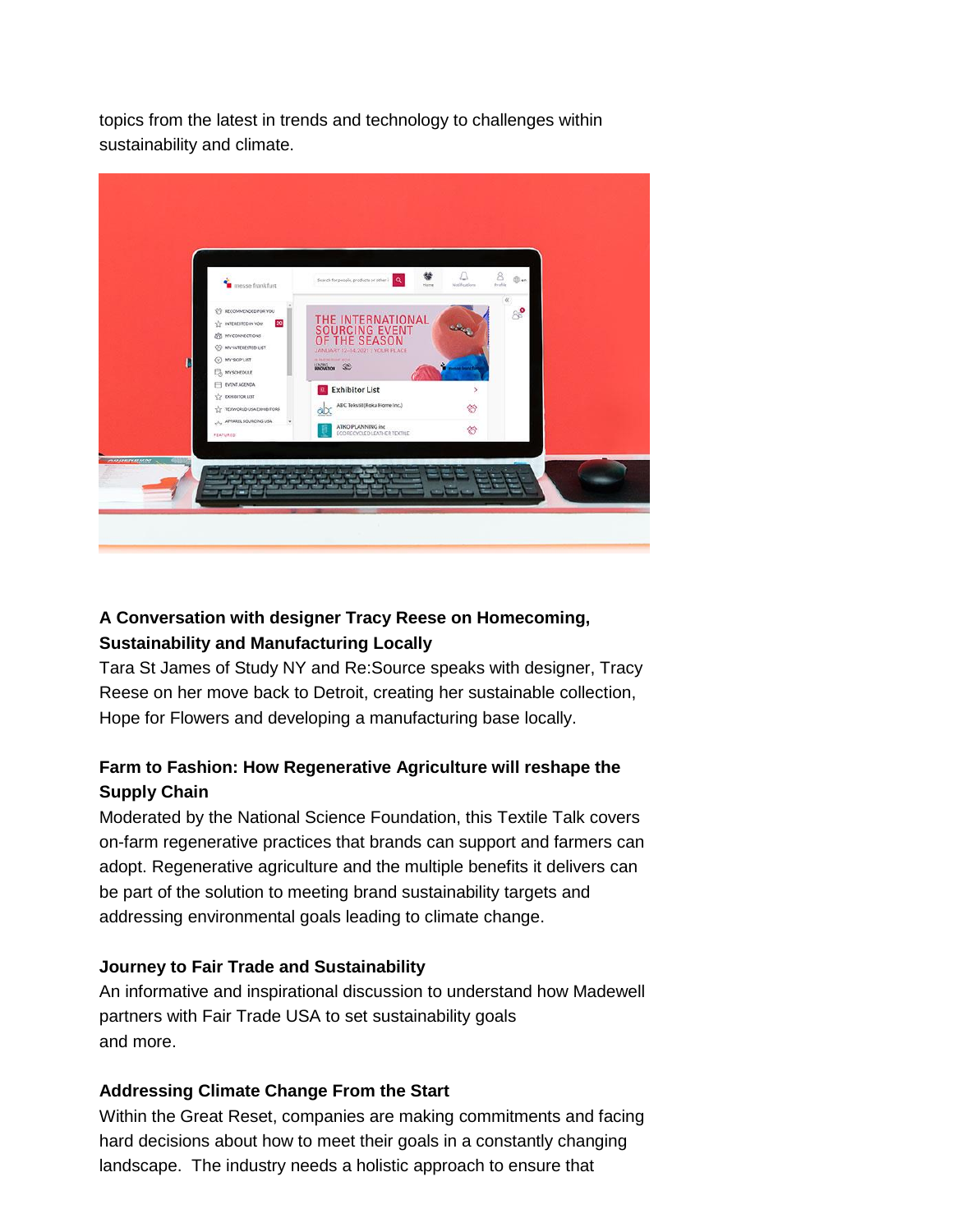climate action happens at the beginning of the supply chain while connected to other environmental concerns of water, biodiversity, consumption and more. Panelists from The Gap, Lenzing and Textile Exchange will be led by Fashion Takes Action as they delve into the tools needed to address this issue.

## **Sourcing Small Minimums**

The entrepreneurial spirit is thriving now. However, one of the biggest hurdles that many new and small designers face is sourcing for small minimums. The ability to source in smaller minimums is imperative to emerging brands who are not scaling to the masses. Discover how to bridge the gap between the small minimums hurdle and these emerging or specialized brands.

Registration for the Winter 2021 edition is open. For the full seminar schedule or additional information on either of these events, please visit [www.TexworldNewYorkCity.com](http://www.texworldnewyorkcity.com/) [www.ApparelSourcingNewYorkCity.com](http://www.apparelsourcingnewyorkcity.com/)

**Press contact:** Katrina Merto Tel: 678 732 2435 Email: [katrina.merto@usa.messefrankfurt.com](mailto:katrina.merto@usa.messefrankfurt.com) [Press information and photographic material](https://texworld-usa.us.messefrankfurt.com/new-york/en/press/fotos.html) 

## **Stay connected:**

[www.facebook.com/texworldnyc](http://www.facebook.com/texworldnyc) [www.instagram.com/texworldnyc](http://www.instagram.com/texworldnyc) [www.twitter.com/texworldnyc](http://www.twitter.com/texworldny) www.linkedin.com/company/texworldnyc

## **Background information on Texworld New York City**

Texworld New York City is one of the largest sourcing event on the East Coast for apparel fabric buyers, research and product development specialists, designers, merchandisers and overseas sourcing professionals. This international business platform offers a wide product range covering the entire fabric spectrum. From casual cotton to function fabrics and sophisticated knits to intricate laces, season-to-season attendees discover textiles of innovative structures, material mixes and surprising color palettes.

## **Background information Apparel Sourcing New York City**

As a long-term join venture partnership between Messe Frankfurt and CCPIT-Tex, Apparel Sourcing New York City offers apparel brands, retailers, wholesalers and independent design firms a dedicated sourcing marketplace for finding the best international apparel manufacturers. As the only event on the East Coast to focus on finished apparel, contract